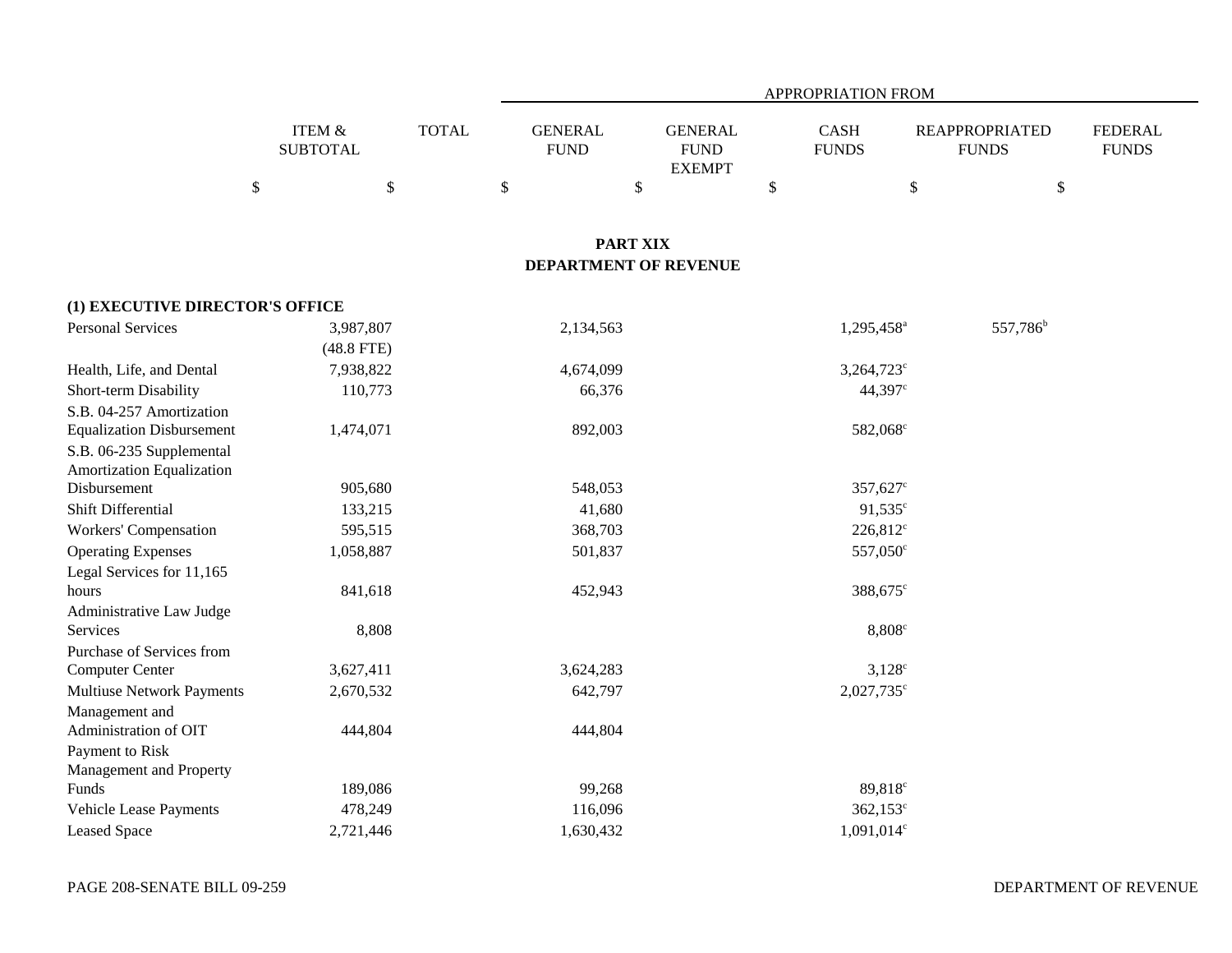|                                 |                           |    |              |                                                                                                                | <b>APPROPRIATION FROM</b> |                                       |  |                                |                   |    |    |  |
|---------------------------------|---------------------------|----|--------------|----------------------------------------------------------------------------------------------------------------|---------------------------|---------------------------------------|--|--------------------------------|-------------------|----|----|--|
|                                 | ITEM &<br><b>SUBTOTAL</b> |    | <b>TOTAL</b> | <b>GENERAL</b><br><b>GENERAL</b><br><b>CASH</b><br><b>FUND</b><br><b>FUND</b><br><b>FUNDS</b><br><b>EXEMPT</b> |                           | <b>REAPPROPRIATED</b><br><b>FUNDS</b> |  | <b>FEDERAL</b><br><b>FUNDS</b> |                   |    |    |  |
|                                 | \$                        | \$ |              | P                                                                                                              |                           | \$                                    |  | \$                             |                   | \$ | \$ |  |
| Capitol Complex Leased<br>Space | 1,697,841                 |    |              |                                                                                                                | 1,325,250                 |                                       |  |                                | $372,591^{\circ}$ |    |    |  |
| <b>Communication Services</b>   |                           |    |              |                                                                                                                |                           |                                       |  |                                |                   |    |    |  |
| Payments                        | 63,557                    |    |              |                                                                                                                | 19,321                    |                                       |  |                                | $44,236^{\circ}$  |    |    |  |
| Utilities                       | 247,119                   |    |              |                                                                                                                | 104,440                   |                                       |  |                                | 142,679°          |    |    |  |
|                                 |                           |    | 29,195,241   |                                                                                                                |                           |                                       |  |                                |                   |    |    |  |

<sup>a</sup> This amount shall be from the following funds for the purpose of indirect cost recoveries: \$414,831 be from the Highway Users Tax Fund pursuant to Section 43-4-201 (3) (a) (III) (C), C.R.S., \$254,771 shall be from the Colorado State Titling and Registration Account pursuant to Section 42-1-211 (2), C.R.S., \$186,248 shall be from the Licensing Services Cash Fund pursuant to Section 42-2-114.5, C.R.S., \$123,345 shall be from the Driver's License Administrative Revocation Account pursuant to Section 42-2-132 (4) (b) (I) (A), C.R.S., \$99,801 shall be from the Auto Dealers License Fund pursuant to Section 12-6-123 (1), C.R.S., \$66,768 shall be from the Liquor Enforcement Division and State Licensing Authority Cash Fund pursuant to Section 24-35-401, C.R.S., \$65,011 shall be from the Racing Cash Fund pursuant to Section 12-60-205 (1), C.R.S., \$54,468 shall be from the Department of Revenue Subaccount of the AIR Account of the Highway Users Tax Fund pursuant to Section 42-3-304 (18) (c), C.R.S., \$14,407 shall be from the Outstanding Judgments and Warrants Account as administered under Section 42-2-118 (3) (c), C.R.S., \$5,271 shall be from the Highway Users Tax Fund exempt from the statutory limit under Section 43-4-201 (3) (a) (V), C.R.S., \$4,920 shall be from the Penalty Assessment Account as administered under the provisions of Section 42-1-217 (2), C.R.S., \$3,514 shall be from the Motorist Insurance Identification Account pursuant to Section 42-3-304 (18) (d) (I), C.R.S., \$1,691 shall be from the Aviation Fund pursuant to Section 43-10-109 (1), C.R.S., and \$412 shall be from the Waste Tire Recycling Development Cash Fund pursuant to Section 25-17-202 (3) (a), C.R.S.

<sup>b</sup> Of this amount, \$367,000 shall be from the State Lottery Fund pursuant to Section 24-35-210 (1), C.R.S., and \$190,786 shall be from the Limited Gaming Fund created in Section 12-47.1-701 (1), C.R.S.

These amounts shall be from the following funds: \$1,489,160 shall be from the Highway Users Tax Fund pursuant to Section 43-4-201 (3) (a) (III) (C), C.R.S., \$153,019 shall be from the Colorado State Titling and Registration Account, a subaccount of the Highway Users Tax Fund, created in Section 42-1-211 (2), C.R.S., \$109,568 shall be from the Limited Gaming Fund created in Section 12-47.1-701 (1), C.R.S., \$82,030 shall be from the State Lottery Fund pursuant to Section 24-35-210 (1), C.R.S., \$51,832 shall be from Driver's License Administrative Revocation Account, a subaccount of the Highway Users Tax Fund, created in Section 42-2-132 (4) (b) (I) (A), C.R.S., \$50,494 shall be from the Auto Dealers License Fund created in Section 12-6-123 (1), C.R.S., \$47,050 shall be from the Liquor Enforcement Division and State Licensing Authority Cash Fund created in Section 24-35-401, C.R.S., \$40,811 shall be from the Racing Cash Fund created in Section 12-60-205 (1), C.R.S., \$26,779 shall be from the Department of Revenue subaccount of the AIR Account of the Highway Users Tax Fund pursuant to Section 42-3-304 (18) (c), C.R.S., \$26,210 shall be from the Licensing Services Cash Fund pursuant to Section 42-2- 114.5, C.R.S., \$742 shall be from the Highway Users Tax Fund exempt from the statutory limit under Section 43-4-201 (3) (a) (V), C.R.S., \$495 shall be from the Motorist Insurance Identification Account, a subaccount of the Highway Users Tax Fund, created in Section 42-3-304 (18) (d) (I), C.R.S., and \$7,576,859 shall be from various sources of cash funds.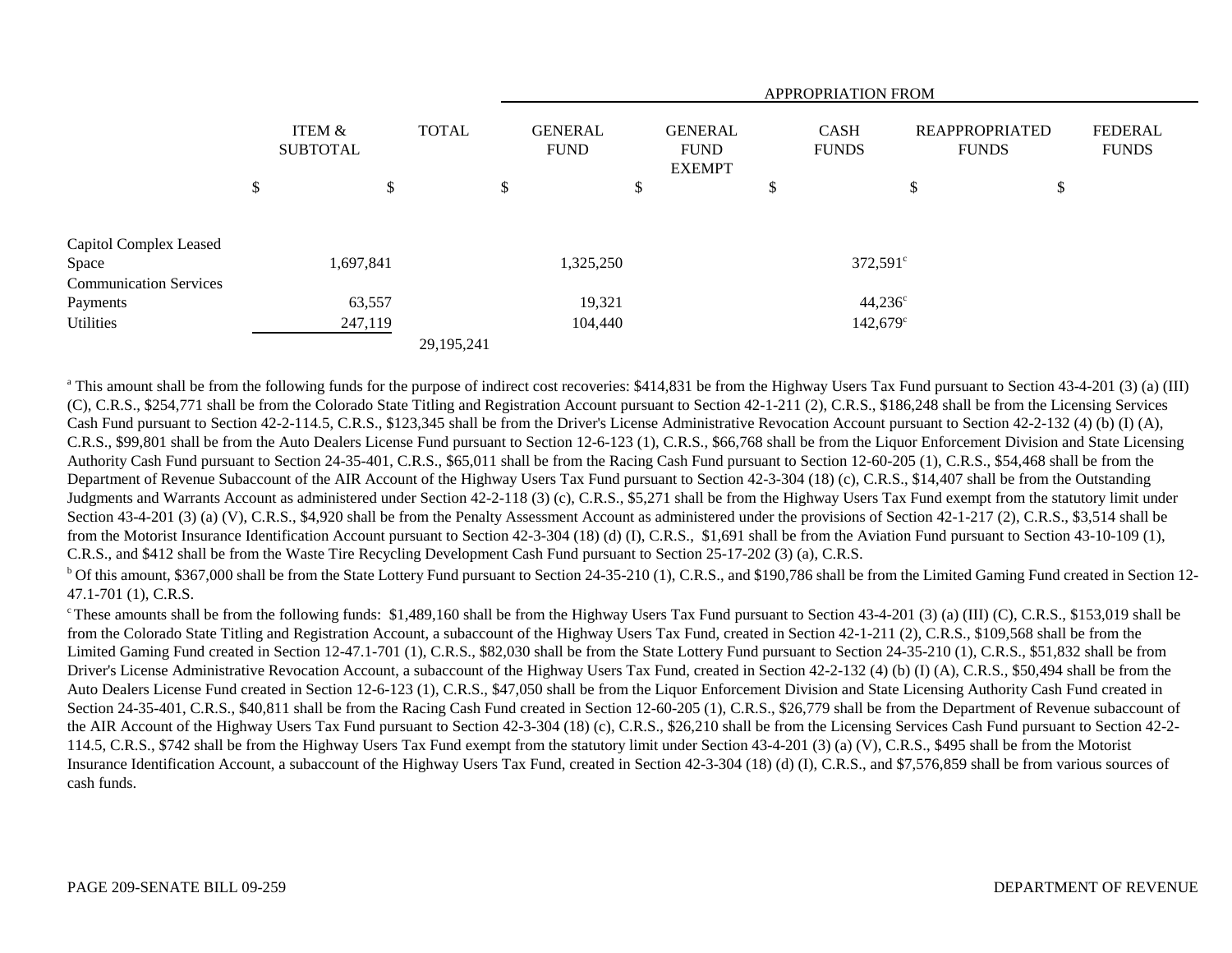|                                            | APPROPRIATION FROM         |              |    |                               |                                                |                        |                             |                                       |                  |                                |
|--------------------------------------------|----------------------------|--------------|----|-------------------------------|------------------------------------------------|------------------------|-----------------------------|---------------------------------------|------------------|--------------------------------|
|                                            | ITEM &<br><b>SUBTOTAL</b>  | <b>TOTAL</b> |    | <b>GENERAL</b><br><b>FUND</b> | <b>GENERAL</b><br><b>FUND</b><br><b>EXEMPT</b> |                        | <b>CASH</b><br><b>FUNDS</b> | <b>REAPPROPRIATED</b><br><b>FUNDS</b> |                  | <b>FEDERAL</b><br><b>FUNDS</b> |
|                                            | \$                         | \$           | \$ |                               | \$                                             | \$                     |                             | \$                                    | \$               |                                |
| (2) CENTRAL DEPARTMENT OPERATIONS DIVISION |                            |              |    |                               |                                                |                        |                             |                                       |                  |                                |
| <b>Personal Services</b>                   | 5,538,667<br>$(109.9$ FTE) |              |    | 5,152,376                     |                                                |                        | 318,556 <sup>a</sup>        |                                       | $67,735^{\rm b}$ |                                |
| <b>Seasonal Tax Processing</b>             | 397,545                    |              |    | 397,545                       |                                                |                        |                             |                                       |                  |                                |
| <b>Operating Expenses</b>                  | 1,171,617                  |              |    | 1,034,730                     |                                                | $136,887^{\circ}$      |                             |                                       |                  |                                |
| Postage                                    | 2,594,656                  |              |    | 2,329,008                     |                                                | $265,648$ <sup>d</sup> |                             |                                       |                  |                                |
| Pueblo Data Entry Center                   |                            |              |    |                               |                                                |                        |                             |                                       |                  |                                |
| Payments                                   | 1,950,377                  |              |    | 1,946,368                     |                                                |                        | $4,009^e$                   |                                       |                  |                                |
| Document Imaging and                       |                            |              |    |                               |                                                |                        |                             |                                       |                  |                                |
| Storage                                    | 445,095                    |              |    | 445,095                       |                                                |                        |                             |                                       |                  |                                |
|                                            |                            | 12,097,957   |    |                               |                                                |                        |                             |                                       |                  |                                |

<sup>a</sup> This amount shall be from the following funds for the purpose of indirect cost recoveries: \$102,007 shall be from the Highway Users Tax Fund pursuant to Section 43-4-201 (3) (a) (III) (C), C.R.S., \$62,650 shall be from the Colorado State Titling and Registration Account, a subaccount of the Highway Users Tax Fund, created in Section 42-1-211 (2), C.R.S., \$45,799 shall be from the Licensing Services Cash Fund pursuant to Section 42-2-114.5, C.R.S., \$30,331 shall be from the Driver's License Administrative Revocation Account, a subaccount of the Highway Users Tax Fund, created in Section 42-2-132 (4) (b) (I) (A), C.R.S., \$24,541 shall be from the Auto Dealers License Fund created in Section 12-6-123 (1), C.R.S., \$16,418 shall be from the Liquor Enforcement Division and State Licensing Authority Cash Fund created in Section 24-35-401, C.R.S., \$15,986 shall be from the Racing Cash Fund created in Section 12-60-205 (1), C.R.S., \$13,394 shall be from the Department of Revenue Subaccount of the AIR Account of the Highway Users Tax Fund pursuant to Section 42-3-304 (18) (c), C.R.S., \$3,542 shall be from the Outstanding Judgments and Warrants Account as administered under the provisions of Section 42-2-118 (3) (c), C.R.S., \$1,297 shall be from the Highway Users Tax Fund exempt from the statutory limit under Section 43-4-201 (3) (a) (V), C.R.S., \$1,210 shall be from the Penalty Assessment Account as administered under the provisions of Section 42-1-217 (2), C.R.S., \$863 shall be from the Motorist Insurance Identification Account pursuant to Section 42- 3-304 (18) (d) (I), C.R.S., \$416 shall be from the Aviation Fund created in Section 43-10-109 (1), C.R.S., and \$102 shall be from the Waste Tire Recycling Development Cash Fund created in Section 25-17-202 (3) (a), C.R.S.

 $b$  This amount shall be from the Limited Gaming Fund created in Section 12-47.1-701 (1), C.R.S.

<sup>c</sup> Of this amount, \$86,945 shall be from the Identification Security Fund, a subaccount of the Highway Users Tax Fund, created in Section 42-1-220 (1), C.R.S., and \$49,942 shall be from the Outstanding Judgments and Warrants Account as administered under the provisions of Section 42-2-118 (3) (c), C.R.S.

<sup>d</sup> Of this amount, \$13,909 shall be from the Highway Users Tax Fund pursuant to Section 43-4-201 (3) (a) (III) (C), C.R.S. and \$251,739 shall be from various sources of cash funds.

e This amount shall be from various sources of cash funds.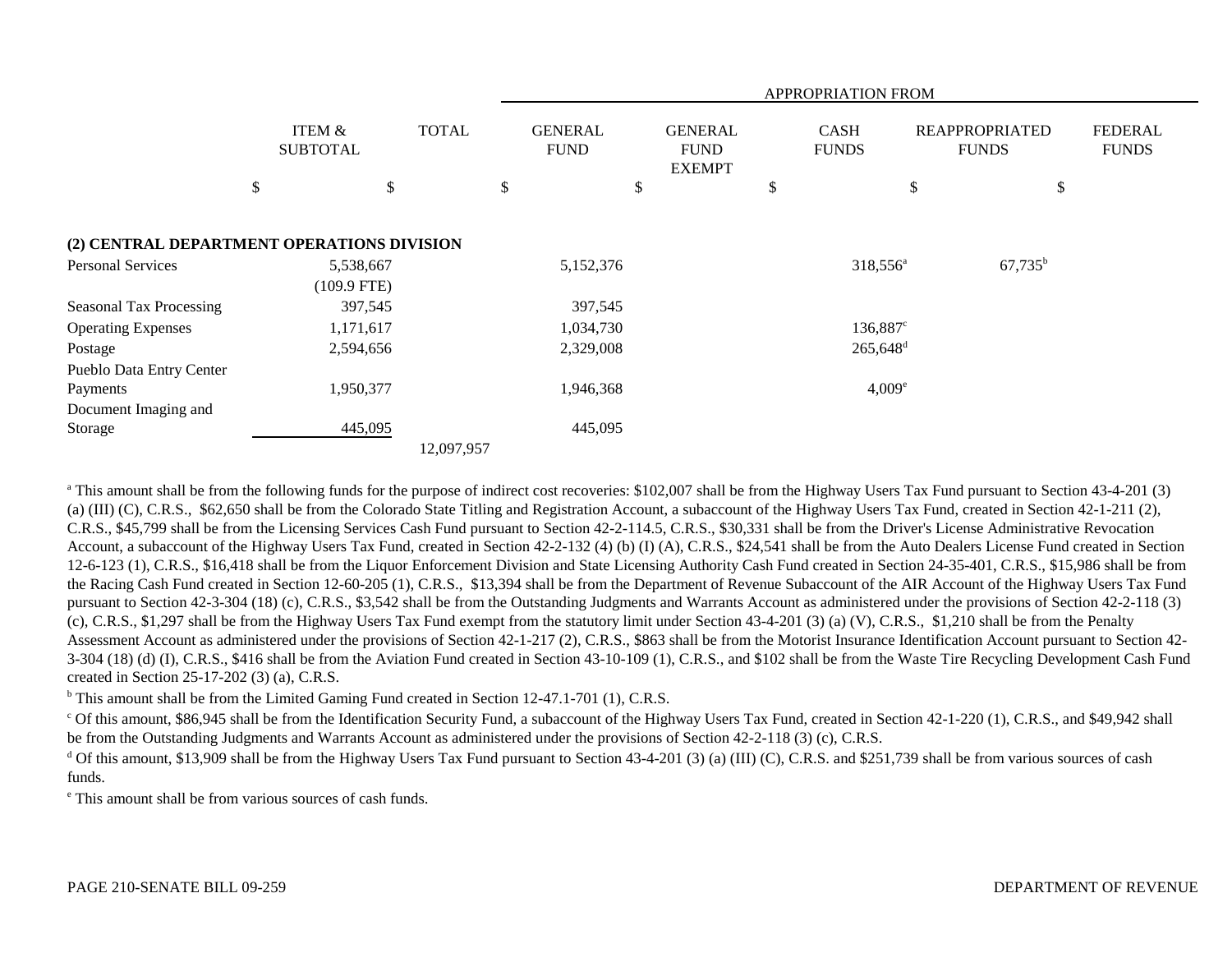|                                     |                           |              | APPROPRIATION FROM            |                                                |    |                             |                                       |                                |  |
|-------------------------------------|---------------------------|--------------|-------------------------------|------------------------------------------------|----|-----------------------------|---------------------------------------|--------------------------------|--|
|                                     | ITEM &<br><b>SUBTOTAL</b> | <b>TOTAL</b> | <b>GENERAL</b><br><b>FUND</b> | <b>GENERAL</b><br><b>FUND</b><br><b>EXEMPT</b> |    | <b>CASH</b><br><b>FUNDS</b> | <b>REAPPROPRIATED</b><br><b>FUNDS</b> | <b>FEDERAL</b><br><b>FUNDS</b> |  |
|                                     | \$<br>\$                  |              | \$                            | \$                                             | \$ | \$                          | \$                                    |                                |  |
| (3) INFORMATION TECHNOLOGY DIVISION |                           |              |                               |                                                |    |                             |                                       |                                |  |
| (A) Systems Support                 |                           |              |                               |                                                |    |                             |                                       |                                |  |
| <b>Personal Services</b>            | 6,234,114<br>$(79.9$ FTE) |              | 4,560,533                     |                                                |    | 1,274,334 <sup>a</sup>      | 399,247 <sup>b</sup>                  |                                |  |
| <b>Operating Expenses</b>           | 724,313                   |              | 724,313                       |                                                |    |                             |                                       |                                |  |
| Programming Costs for 2009          |                           |              |                               |                                                |    |                             |                                       |                                |  |
| Session Legislation                 | 226,788                   |              | 66,846                        |                                                |    | $159,942^{\circ}$           |                                       |                                |  |
|                                     | $(2.2$ FTE)               |              |                               |                                                |    |                             |                                       |                                |  |
|                                     | 7,185,215                 |              |                               |                                                |    |                             |                                       |                                |  |

<sup>a</sup> This amount shall be from the following funds for the purpose of indirect cost recoveries: \$393,588 shall be from the Colorado State Titling and Registration Account pursuant to Section 42-1-211 (2), C.R.S., \$351,075 shall be from the Highway Users Tax Fund pursuant to Section 43-4-201 (3) (a) (III) (C), C.R.S., \$157,624 shall be from the Licensing Services Cash Fund pursuant to Section 42-2-114.5, C.R.S., \$104,389 shall be from the Driver's License Administrative Revocation Account pursuant to Section 42-2-132 (4) (b) (I) (A), C.R.S., \$84,463 shall be from the Auto Dealers License Fund created pursuant to Section 12-6-123 (1), C.R.S., \$56,507 shall be from the Liquor Enforcement Division and State Licensing Authority Cash Fund pursuant to Section 24-35-401, C.R.S., \$55,020 shall be from the Racing Cash Fund pursuant to Section 12-60-205 (1), C.R.S., \$46,097 shall be from the Department of Revenue Subaccount of the AIR Account of the Highway Users Tax Fund pursuant to Section 42-3-304 (18) (c), C.R.S., \$12,194 shall be from the Outstanding Judgments and Warrants Account as administered under Section 42-2-118 (3) (c), C.R.S., \$4,462 shall be from the Highway Users Tax Fund exempt from the statutory limit under Section 43-4-201 (3) (a) (V), C.R.S., \$4,163 shall be from the Penalty Assessment Account as administered under the provisions of Section 42-1-217 (2), C.R.S., \$2,972 shall be from the Motorist Insurance Identification Account pursuant to Section 42-3-304 (18) (d) (I), C.R.S., \$1,432 shall be from the Aviation Fund pursuant to Section 43-10-109 (1), C.R.S., and \$348 shall be from the Waste Tire Recycling Development Cash Fund pursuant to Section 25-17-202 (3) (a), C.R.S.

<sup>b</sup> Of this amount, \$233,120 shall be from the Limited Gaming Fund created in Section 12-47.1-701 (1), C.R.S., and \$166,127 shall be from the State Lottery Fund created in Section 24-35-210 (1), C.R.S.

c This amount shall be from various sources of cash funds.

# **(B) Colorado State Titling and Registration System**

| <b>Personal Services</b>   | 2,605,566 | $2,605,566^{\circ}$ |
|----------------------------|-----------|---------------------|
|                            |           | $(31.5$ FTE)        |
| <b>Operating Expenses</b>  | 2,667,161 | $2,667,161^{\circ}$ |
| <b>County Office Asset</b> |           |                     |
| Maintenance                | 568,230   | $568,230^{\circ}$   |
| County Office Improvements | 87,377    | $87.377^{\circ}$    |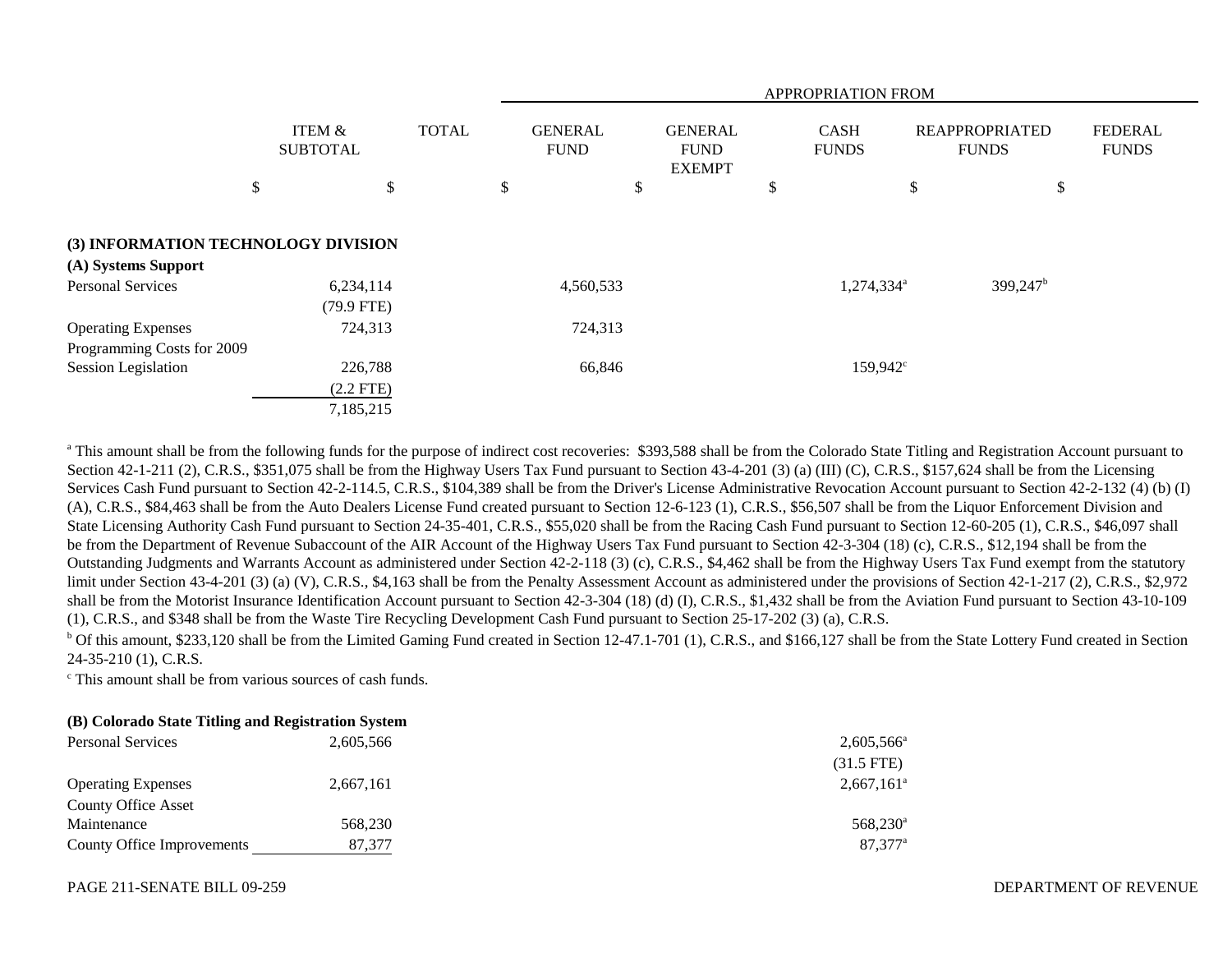|    |                           |              | <b>APPROPRIATION FROM</b>     |                                                |                             |                                       |                                |  |  |  |
|----|---------------------------|--------------|-------------------------------|------------------------------------------------|-----------------------------|---------------------------------------|--------------------------------|--|--|--|
|    | ITEM &<br><b>SUBTOTAL</b> | <b>TOTAL</b> | <b>GENERAL</b><br><b>FUND</b> | <b>GENERAL</b><br><b>FUND</b><br><b>EXEMPT</b> | <b>CASH</b><br><b>FUNDS</b> | <b>REAPPROPRIATED</b><br><b>FUNDS</b> | <b>FEDERAL</b><br><b>FUNDS</b> |  |  |  |
| κD | D                         | ◡            |                               | \$                                             | D                           | кD                                    |                                |  |  |  |
|    | 5,928,334                 |              |                               |                                                |                             |                                       |                                |  |  |  |

<sup>a</sup> These amounts shall be from the Colorado State Titling and Registration Account pursuant to Section 42-1-211 (2), C.R.S.

|                                                   | 13, 113, 549 |         |                 |
|---------------------------------------------------|--------------|---------|-----------------|
| (4) TAXATION BUSINESS GROUP<br>(A) Administration |              |         |                 |
| <b>Personal Services</b>                          | 624,837      | 618,647 | $6,190^{\rm a}$ |
|                                                   | $(7.0$ FTE)  |         |                 |
| <b>Operating Expenses</b>                         | 15,000       | 15,000  |                 |
|                                                   | 639,837      |         |                 |

<sup>a</sup> This amount shall be from the following funds for the purpose of indirect cost recoveries: \$3,135 shall be from the Aviation Fund pursuant to Section 43-10-109 (1), C.R.S., \$3,017 shall be from the Highway Users Tax Fund exempt from the statutory limit under Section 43-4-201 (3) (a) (V), C.R.S., and \$38 shall be from the Waste Tire Recycling Development Cash Fund pursuant to Section 25-17-202 (3) (a), C.R.S.

| (B) Taxation and Compliance Division |            |                 |                   |                      |
|--------------------------------------|------------|-----------------|-------------------|----------------------|
| 14,886,066                           | 14,782,227 | $1,245^{\circ}$ | $102,594^{\rm b}$ |                      |
| $(226.5$ FTE)                        |            |                 |                   |                      |
| 969,356                              | 969,356    |                 |                   |                      |
| 131,244                              | 131,244    |                 |                   |                      |
| 790,794                              |            |                 | $66,000^{\circ}$  | 724,794 <sup>d</sup> |
| $(11.0$ FTE)                         |            |                 |                   |                      |
| 16,777,460                           |            |                 |                   |                      |
|                                      |            |                 |                   |                      |

<sup>a</sup> This amount shall be from the Waste Tire Recycling Development Cash Fund created in Section 25-17-202 (3) (a), C.R.S.

<sup>b</sup> This amount shall be from the Mineral Audit Program for indirect cost recoveries.

<sup>c</sup> Of this amount, \$65,500 shall be from the State Board of Land Commissioners, Department of Natural Resources, pursuant to Section 36-1-145 (2) (b), C.R.S., and \$500 shall be from the Oil and Gas Conservation Commission, Department of Natural Resources.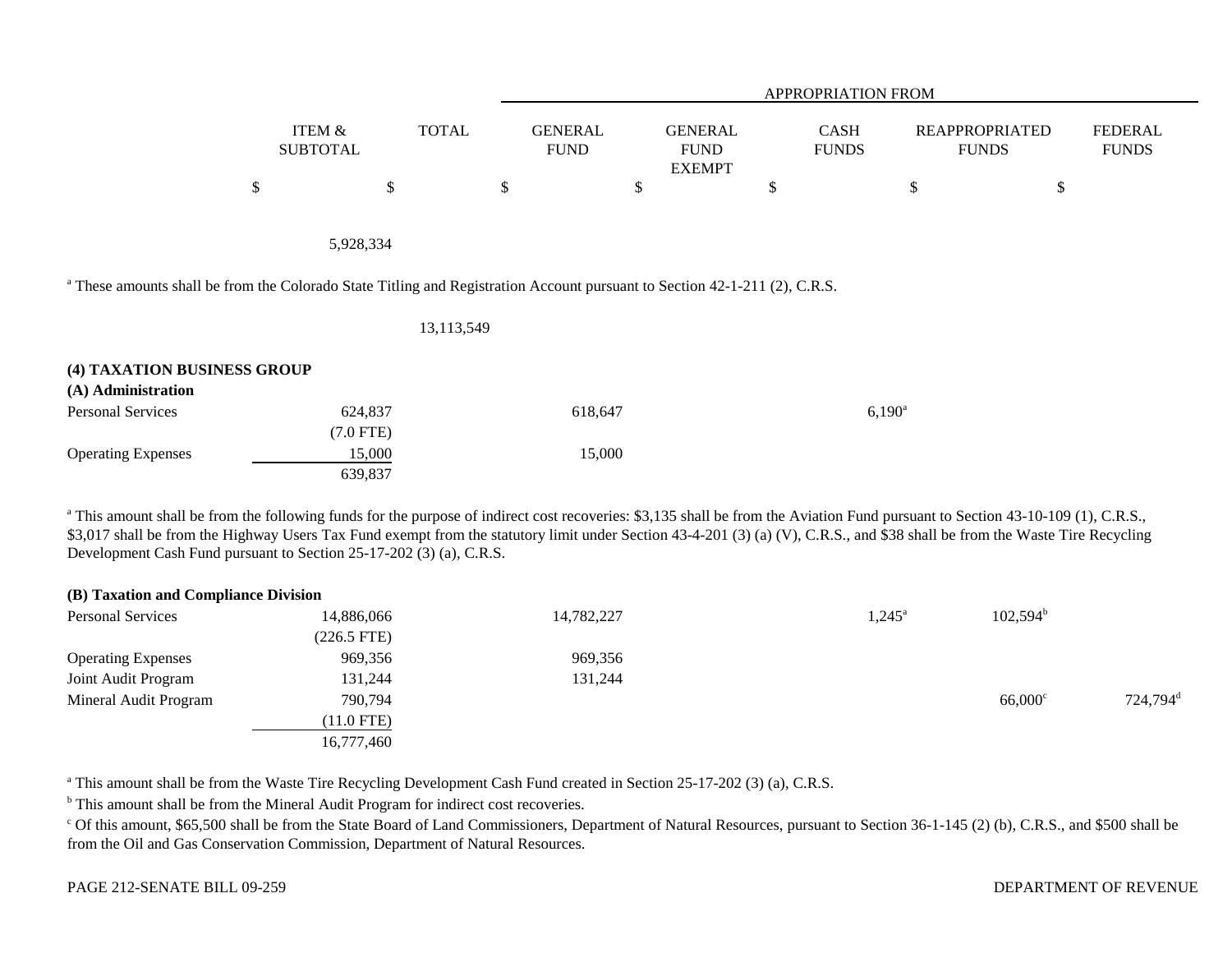|                                                                                                                 |                                      |              | APPROPRIATION FROM            |                                                |                             |                  |                                                                         |  |  |
|-----------------------------------------------------------------------------------------------------------------|--------------------------------------|--------------|-------------------------------|------------------------------------------------|-----------------------------|------------------|-------------------------------------------------------------------------|--|--|
|                                                                                                                 | <b>ITEM &amp;</b><br><b>SUBTOTAL</b> | <b>TOTAL</b> | <b>GENERAL</b><br><b>FUND</b> | <b>GENERAL</b><br><b>FUND</b><br><b>EXEMPT</b> | <b>CASH</b><br><b>FUNDS</b> |                  | <b>FEDERAL</b><br><b>REAPPROPRIATED</b><br><b>FUNDS</b><br><b>FUNDS</b> |  |  |
|                                                                                                                 | \$                                   | \$           | \$                            | \$                                             | \$                          | \$               | \$                                                                      |  |  |
| <sup>d</sup> Included in this amount is \$102,594 of indirect cost recoveries.<br>(C) Taxpayer Service Division |                                      |              |                               |                                                |                             |                  |                                                                         |  |  |
| <b>Personal Services</b>                                                                                        | 4,656,385<br>$(80.1$ FTE)            |              | 4,565,806                     |                                                |                             | $90,579^{\rm a}$ |                                                                         |  |  |
| <b>Operating Expenses</b>                                                                                       | 402,035                              |              | 401,535                       |                                                |                             | 500 <sup>b</sup> |                                                                         |  |  |
| <b>Fuel Tracking System</b>                                                                                     | 486,594                              |              |                               |                                                |                             | 486,594°         |                                                                         |  |  |
|                                                                                                                 |                                      |              |                               |                                                |                             | $(1.5$ FTE)      |                                                                         |  |  |
|                                                                                                                 | 5,545,014                            |              |                               |                                                |                             |                  |                                                                         |  |  |

<sup>a</sup> Of this amount, \$70,388 shall be from the Private Letter Ruling Fund created in Section 24-35-103.5 (6), C.R.S., and \$20,191 shall be from the Aviation Fund pursuant to Section 43-10-109 (1), C.R.S.

<sup>b</sup> This amount shall be from the Private Letter Ruling Fund pursuant to Section 24-35-103.5 (6), C.R.S.

c This amount shall be from the Highway Users Tax Fund exempt from the statutory limit under Section 43-4-201 (3) (a) (V), C.R.S.

| <b>Personal Services</b>       | 1,022,738  | 1,022,738                |                     |
|--------------------------------|------------|--------------------------|---------------------|
|                                |            | $(9.0$ FTE)              |                     |
| <b>Operating Expenses</b>      | 21,754     | 21,754                   |                     |
|                                | 1,044,492  |                          |                     |
| (E) Special Purpose            |            |                          |                     |
| Cigarette Tax Rebate           | 12,200,000 | 12,200,000 <sup>a</sup>  |                     |
| Amendment 35 Distribution      |            |                          |                     |
| to Local Governments           | 1,512,000  |                          | $1,512,000^{\rm b}$ |
| Old Age Heat and Fuel and      |            |                          |                     |
| <b>Property Tax Assistance</b> |            |                          |                     |
| Grant                          | 8,600,000  | $8,600,000$ <sup>a</sup> |                     |
| Alternative Fuels Rebate       | 310,601    |                          | $310,601^{\circ}$   |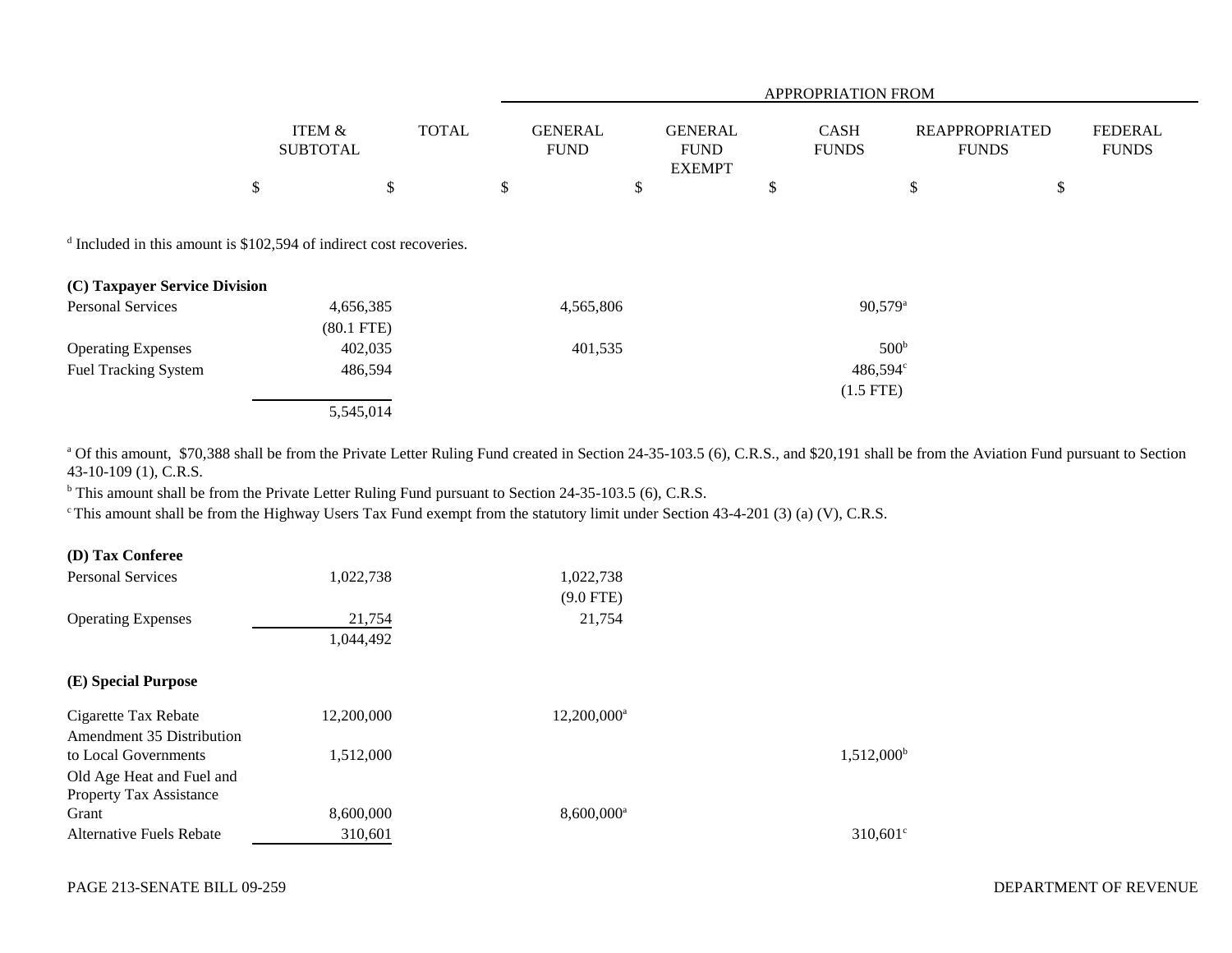|                                      |              |                               | <b>APPROPRIATION FROM</b>                      |                             |                                       |                                |  |  |  |  |  |
|--------------------------------------|--------------|-------------------------------|------------------------------------------------|-----------------------------|---------------------------------------|--------------------------------|--|--|--|--|--|
| <b>ITEM &amp;</b><br><b>SUBTOTAL</b> | <b>TOTAL</b> | <b>GENERAL</b><br><b>FUND</b> | <b>GENERAL</b><br><b>FUND</b><br><b>EXEMPT</b> | <b>CASH</b><br><b>FUNDS</b> | <b>REAPPROPRIATED</b><br><b>FUNDS</b> | <b>FEDERAL</b><br><b>FUNDS</b> |  |  |  |  |  |
| \$                                   | S.           |                               |                                                |                             |                                       |                                |  |  |  |  |  |

| 22,622,601 |  |
|------------|--|
|            |  |

<sup>a</sup> For purposes of complying with the limitation on state fiscal year spending imposed by Article X, Section 20 of the State Constitution, these moneys are included for informational purposes. These amounts are continuously appropriated by a permanent statute or constitutional provision and shall not be deemed to be an appropriation subject to the limitations of Section 24-75-201.1, C.R.S.

 $b$  This amount shall be from the Tobacco Tax Cash Fund created in Section 24-22-117 (1) (a), C.R.S., which consists of revenues from additional state cigarette and tobacco taxes imposed pursuant to Article X, Section 21 of the State Constitution. This amount is thus not subject to the limitation on state fiscal year spending imposed by Article X, Section 20 of the State Constitution pursuant to Article X, Section 21 (4) of the State Constitution.

c This amount shall be from the Alternative Fuels Rebate Fund created in Section 39-33-105 (1), C.R.S.

46,629,404

## **(5) DIVISION OF MOTOR VEHICLES**

| (A) Administration        |              |         |                      |
|---------------------------|--------------|---------|----------------------|
| <b>Personal Services</b>  | 928.919      | 540.336 | 388,583 <sup>a</sup> |
|                           | $(11.0$ FTE) |         |                      |
| <b>Operating Expenses</b> | 54.250       | 33.797  | $20,453^{\rm a}$     |
|                           | 983.169      |         |                      |

<sup>a</sup> Of these amounts, \$201,373 shall be from the Highway Users Tax Fund pursuant to Section 43-4-201 (3) (a) (III) (C), C.R.S., \$90,181 shall be from the Licensing Services Cash Fund pursuant to Section 42-2-114.5, C.R.S., \$69,763 shall be from the Colorado State Titling and Registration Account pursuant to Section 42-1-211 (2), C.R.S., \$26,374 shall be from the Department of Revenue subaccount of the AIR Account of the Highway Users Tax Fund pursuant to Section 42-3-304 (18) (c), C.R.S., \$9,903 shall be from the Driver's License Administrative Revocation Account pursuant to Section 42-2-132 (4) (b) (I) (A), C.R.S., \$6,967 shall be from the Outstanding Judgments and Warrants Account as administered under Section 42-2-118 (3) (c), C.R.S., \$2,375 shall be from the Penalty Assessment Account as administered under the provisions of Section 42-1-217 (2), C.R.S., \$1,691 shall be from the Motorist Insurance Identification Account pursuant to Section 42-3-304 (18) (d) (I), C.R.S., and \$409 shall be from the Auto Dealers License Fund created in Section 12-6-123 (1), C.R.S.

## **(B) Driver and Vehicle Services**

| <b>Personal Services</b> | 16,721,689    | 9,704,612 | $7,017,077$ <sup>a</sup> |
|--------------------------|---------------|-----------|--------------------------|
|                          | $(383.2$ FTE) |           |                          |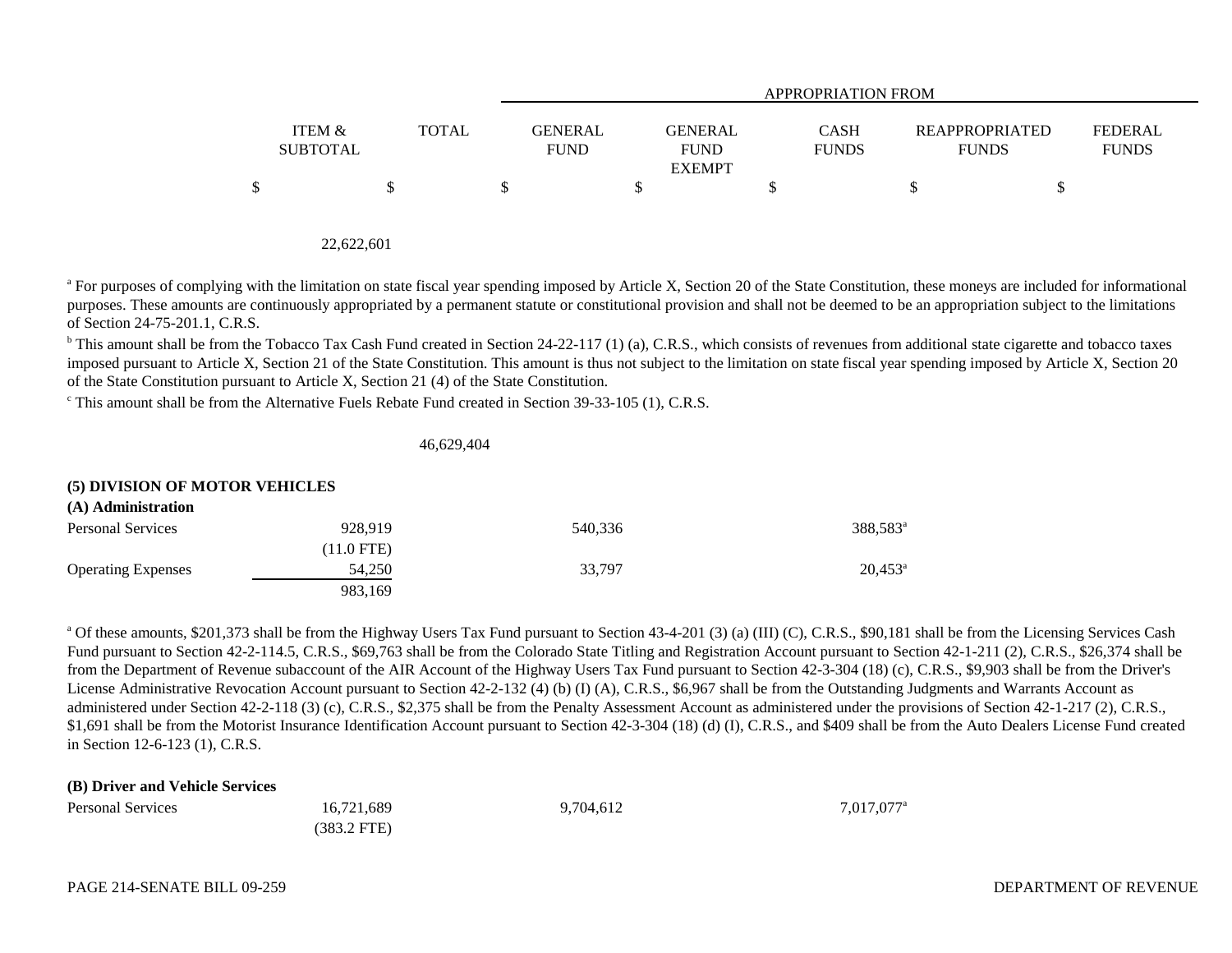|                                  |                           |       | <b>APPROPRIATION FROM</b>     |   |                                                |                             |    |                                       |                                |
|----------------------------------|---------------------------|-------|-------------------------------|---|------------------------------------------------|-----------------------------|----|---------------------------------------|--------------------------------|
|                                  | ITEM &<br><b>SUBTOTAL</b> | TOTAL | <b>GENERAL</b><br><b>FUND</b> |   | <b>GENERAL</b><br><b>FUND</b><br><b>EXEMPT</b> | <b>CASH</b><br><b>FUNDS</b> |    | <b>REAPPROPRIATED</b><br><b>FUNDS</b> | <b>FEDERAL</b><br><b>FUNDS</b> |
|                                  | \$<br>\$                  |       | \$                            | D | D                                              |                             | \$ | \$                                    |                                |
| <b>Operating Expenses</b>        | 2,634,428                 |       | 1,214,937                     |   |                                                | $1,419,491$ <sup>a</sup>    |    |                                       |                                |
| <b>Drivers License Documents</b> | 2,437,320                 |       | 2,085,577                     |   |                                                | $351,743^b$                 |    |                                       |                                |
| License Plate Ordering           | 5,936,876                 |       |                               |   |                                                | 5,936,876 <sup>c</sup>      |    |                                       |                                |
|                                  | 27,730,313                |       |                               |   |                                                |                             |    |                                       |                                |

<sup>a</sup> These amounts reflect direct program costs from the following sources: \$4,471,920 shall be from the Licensing Services Cash Fund pursuant to Section 42-2-114.5, C.R.S., \$2,250,553 shall be from the Driver's License Administrative Revocation Account pursuant to Section 42-2-132 (4) (b) (I) (A), C.R.S., \$1,107,526 shall be from the First Time Drunk Driver Offender Account created in Section 42-2-132 (4) (b) (II) (A), C.R.S., \$326,887 shall be from the Colorado State Titling and Registration Account pursuant to Section 42-1-211 (2), C.R.S., \$203,142 shall be from the Outstanding Judgments and Warrants Account as administered under Section 42-2-118 (3) (c), C.R.S., \$70,930 shall be from the Penalty Assessment Account as administered under the provisions of Section 42-1-217 (2), C.R.S., \$3,684 shall be from the Auto Dealers License Fund pursuant to Section 12-6- 123 (1), C.R.S., and \$1,926 shall be from the Persistent Drunk Driver Cash Fund pursuant to Section 42-3-303 (1), C.R.S.

<sup>b</sup> This amount shall be from the Identification Security Fund pursuant to Section 42-1-220 (1), C.R.S.

c This amount shall be from the License Plate Cash Fund pursuant to Section 42-3-301 (1) (b), C.R.S.

#### **(C) Vehicle Emissions**

**(D) Titles**

| <b>Personal Services</b>  | 1,053,283 | 1,053,283 <sup>a</sup> |
|---------------------------|-----------|------------------------|
|                           |           | $(15.5$ FTE)           |
| <b>Operating Expenses</b> | 80.215    | $80.215$ <sup>a</sup>  |
|                           | 1,133,498 |                        |

<sup>a</sup> These amounts shall be from the Department of Revenue subaccount of the Automobile Inspection and Readjustment (AIR) Account of the Highway Users Tax Fund pursuant to Section 42-3-304 (18) (c), C.R.S.

| (D) Titles                |           |                      |
|---------------------------|-----------|----------------------|
| <b>Personal Services</b>  | 1,641,095 | $1,641,095^{\circ}$  |
|                           |           | $(34.5$ FTE)         |
| <b>Operating Expenses</b> | 189,854   | 189.854 <sup>a</sup> |
|                           | 1,830,949 |                      |

<sup>a</sup> These amounts shall be from the Colorado State Titling and Registration Account, a subaccount of the Highway Users Tax Fund, created in Section 42-1-211 (2), C.R.S.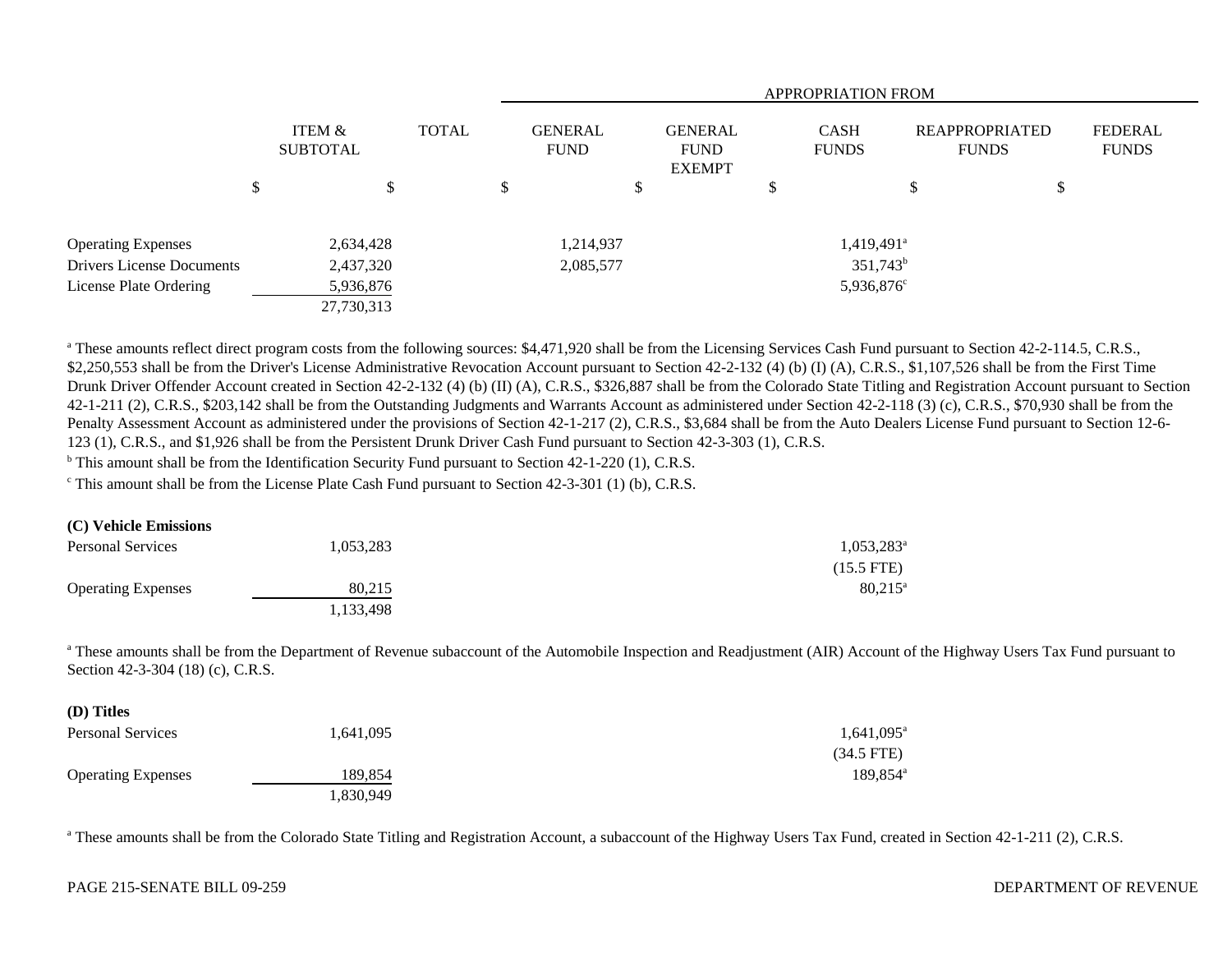|                                                                                                                                                                                      |      |                                      |              |                               |                                                 | APPROPRIATION FROM          |               |                                       |                                |
|--------------------------------------------------------------------------------------------------------------------------------------------------------------------------------------|------|--------------------------------------|--------------|-------------------------------|-------------------------------------------------|-----------------------------|---------------|---------------------------------------|--------------------------------|
|                                                                                                                                                                                      |      | <b>ITEM &amp;</b><br><b>SUBTOTAL</b> | <b>TOTAL</b> | <b>GENERAL</b><br><b>FUND</b> | <b>GENERAL</b><br>${\rm FUND}$<br><b>EXEMPT</b> | <b>CASH</b><br><b>FUNDS</b> |               | <b>REAPPROPRIATED</b><br><b>FUNDS</b> | <b>FEDERAL</b><br><b>FUNDS</b> |
|                                                                                                                                                                                      | $\$$ | \$                                   |              | \$                            | \$                                              | \$                          | $\$$          | \$                                    |                                |
| (E) Motorist Insurance Identification Database Program                                                                                                                               |      |                                      |              |                               |                                                 |                             |               |                                       |                                |
| <b>Personal Services</b>                                                                                                                                                             |      | 330,017                              |              |                               |                                                 | 330,017 <sup>a</sup>        |               |                                       |                                |
|                                                                                                                                                                                      |      |                                      |              |                               |                                                 | $(1.0$ FTE)                 |               |                                       |                                |
| <b>Operating Expenses</b>                                                                                                                                                            |      | 500                                  |              |                               |                                                 |                             | $500^{\circ}$ |                                       |                                |
|                                                                                                                                                                                      |      | 330,517                              |              |                               |                                                 |                             |               |                                       |                                |
| <sup>a</sup> These amounts shall be from the Motorist Insurance Identification Account, a subaccount of the Highway Users Tax Fund, created in Section 42-3-304 (18) (d) (I), C.R.S. |      |                                      | 32,008,446   |                               |                                                 |                             |               |                                       |                                |
| (6) MOTOR CARRIER SERVICES DIVISION                                                                                                                                                  |      |                                      |              |                               |                                                 |                             |               |                                       |                                |
| <b>Personal Services</b>                                                                                                                                                             |      | 7,132,393                            |              | 632,625                       |                                                 | 6,415,924 <sup>a</sup>      |               | 83,844 <sup>b</sup>                   |                                |
|                                                                                                                                                                                      |      | $(131.2$ FTE)                        |              |                               |                                                 |                             |               |                                       |                                |
| <b>Operating Expenses</b>                                                                                                                                                            |      | 433,811                              |              | 38,045                        |                                                 | 395,766 <sup>a</sup>        |               |                                       |                                |
| Fixed and Mobile Port                                                                                                                                                                |      |                                      |              |                               |                                                 |                             |               |                                       |                                |
| Maintenance                                                                                                                                                                          |      | 221,545                              |              |                               |                                                 | $221,545^{\circ}$           |               |                                       |                                |
| Motor Carrier Safety                                                                                                                                                                 |      |                                      |              |                               |                                                 |                             |               |                                       |                                |
| Assistance Program                                                                                                                                                                   |      | 762,950                              |              |                               |                                                 |                             |               |                                       | 762,950 <sup>c</sup>           |
|                                                                                                                                                                                      |      |                                      |              |                               |                                                 |                             |               |                                       | $(9.0$ FTE)                    |
| Hazardous Materials                                                                                                                                                                  |      |                                      |              |                               |                                                 |                             |               |                                       |                                |
| Permitting Program                                                                                                                                                                   |      | 210,210                              |              |                               |                                                 | $210,210$ <sup>d</sup>      |               |                                       |                                |
|                                                                                                                                                                                      |      |                                      |              |                               |                                                 | $(4.0$ FTE)                 |               |                                       |                                |
|                                                                                                                                                                                      |      |                                      | 8,760,909    |                               |                                                 |                             |               |                                       |                                |

<sup>a</sup> Of these amounts, \$6,999,168 shall be from the Highway Users Tax Fund pursuant to Section 43-4-201 (3) (a) (III) (C), C.R.S., and \$34,067 shall be from the Nuclear Materials Transportation Fund created in Section 42-20-511, C.R.S.

<sup>b</sup> This amount shall be from the Motor Carrier Safety Assistance Program for the purposes of indirect cost recoveries.

c This amount includes \$83,844 for indirect cost recoveries.

d This amount shall be from the Hazardous Materials Safety Fund created in Section 42-20-107 (1), C.R.S.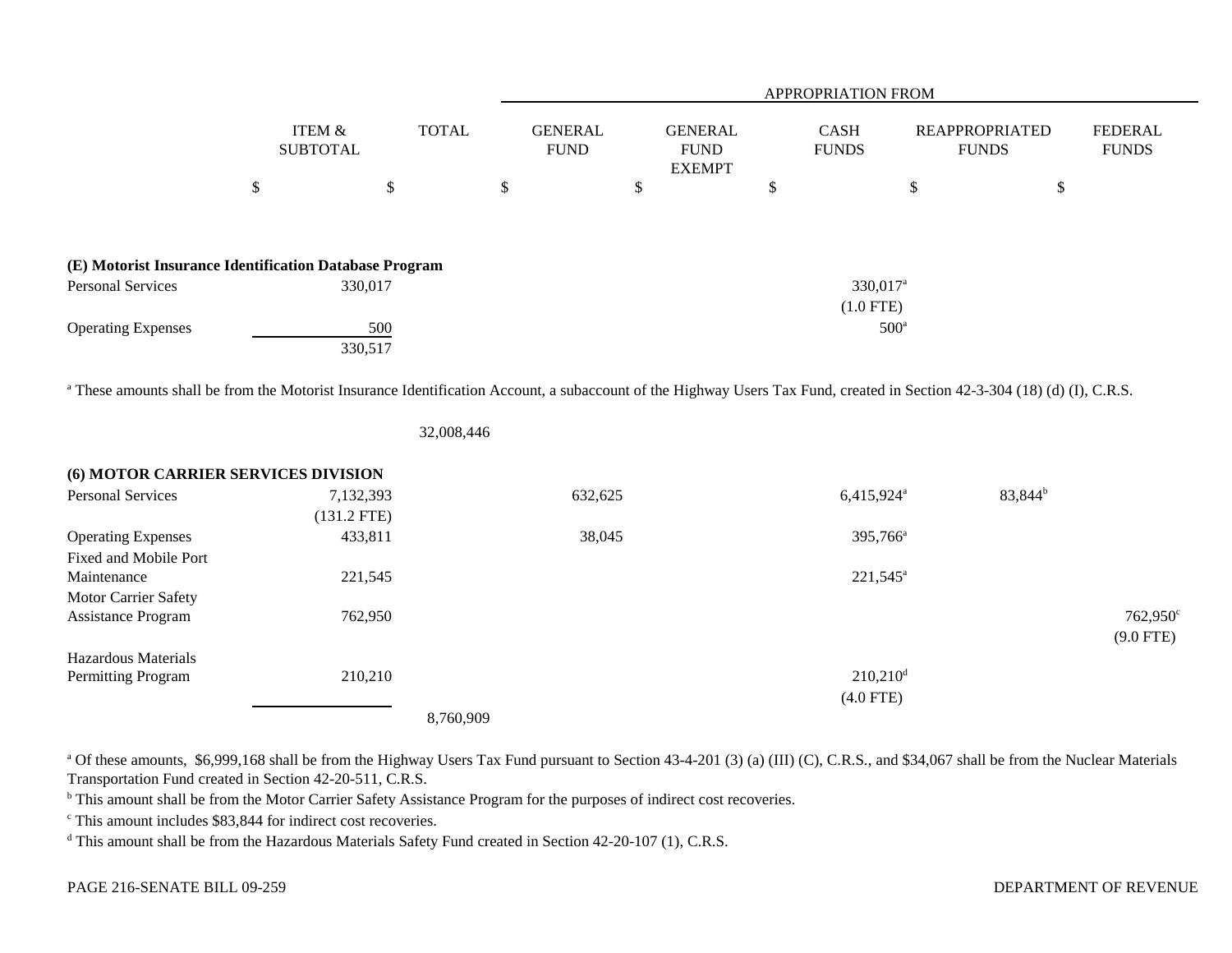|                                |        |                                 |    |                               | APPROPRIATION FROM |                                                |   |                             |    |                                |                                |  |
|--------------------------------|--------|---------------------------------|----|-------------------------------|--------------------|------------------------------------------------|---|-----------------------------|----|--------------------------------|--------------------------------|--|
|                                | ITEM & | <b>TOTAL</b><br><b>SUBTOTAL</b> |    | <b>GENERAL</b><br><b>FUND</b> |                    | <b>GENERAL</b><br><b>FUND</b><br><b>EXEMPT</b> |   | <b>CASH</b><br><b>FUNDS</b> |    | REAPPROPRIATED<br><b>FUNDS</b> | <b>FEDERAL</b><br><b>FUNDS</b> |  |
|                                | \$     | \$                              | \$ |                               | \$                 |                                                | D |                             | \$ | \$                             |                                |  |
| (7) ENFORCEMENT BUSINESS GROUP |        |                                 |    |                               |                    |                                                |   |                             |    |                                |                                |  |
| (A) Administration             |        |                                 |    |                               |                    |                                                |   |                             |    |                                |                                |  |
| <b>Personal Services</b>       |        | 539,579                         |    | 33,660                        |                    |                                                |   | 396,932 <sup>a</sup>        |    | $108,987$ <sup>b</sup>         |                                |  |
|                                |        | $(6.0$ FTE)                     |    |                               |                    |                                                |   |                             |    |                                |                                |  |
| <b>Operating Expenses</b>      |        | 10,880                          |    | 556                           |                    |                                                |   | $8,100^{\circ}$             |    | $2,224^b$                      |                                |  |
|                                |        | 550,459                         |    |                               |                    |                                                |   |                             |    |                                |                                |  |

<sup>a</sup> These amounts shall be from the following funds for the purpose of indirect cost recoveries: \$124,032 shall be from the Driver's License Administrative Revocation Account, a subaccount of the Highway Users Tax Fund, created in Section 42-2-132 (4) (b) (I) (A), C.R.S., \$120,612 shall be from the Auto Dealers License Fund pursuant to Section 12-6-123 (1), C.R.S., \$81,264 shall be from the Liquor Enforcement Division and State Licensing Authority Cash Fund created in Section 24-35-401, C.R.S., and \$79,124 shall be from the Racing Cash Fund created in Section 12-60-205 (1), C.R.S.

<sup>b</sup> These amounts shall be from the Limited Gaming Fund created in Section 12-47.1-701 (1), C.R.S.

## **(B) Limited Gaming Division**

| <b>Personal Services</b>    | 5,527,763  | 5,527,763 <sup>a</sup>  |
|-----------------------------|------------|-------------------------|
|                             |            | $(76.0$ FTE)            |
| <b>Operating Expenses</b>   | 575,734    | 575,734 <sup>a</sup>    |
| <b>Licensure Activities</b> | 181,497    | $181,497$ <sup>a</sup>  |
| Investigations              | 263,964    | 263,964 <sup>a</sup>    |
| Payments to Other State     |            |                         |
| Agencies                    | 2,429,848  | 2,429,848 <sup>a</sup>  |
| Distribution to Gaming      |            |                         |
| Cities and Counties         | 23,788,902 | 23,788,902 <sup>a</sup> |
| Indirect Cost Assessment    | 602,941    | $602,941$ <sup>a</sup>  |
|                             | 33,370,649 |                         |

<sup>a</sup> These amounts shall be from the Limited Gaming Fund created in Section 12-47.1-701 (1), C.R.S. These moneys are included for informational purposes as they are continuously appropriated by a Section 12-47.1-701 (1) (b), C.R.S.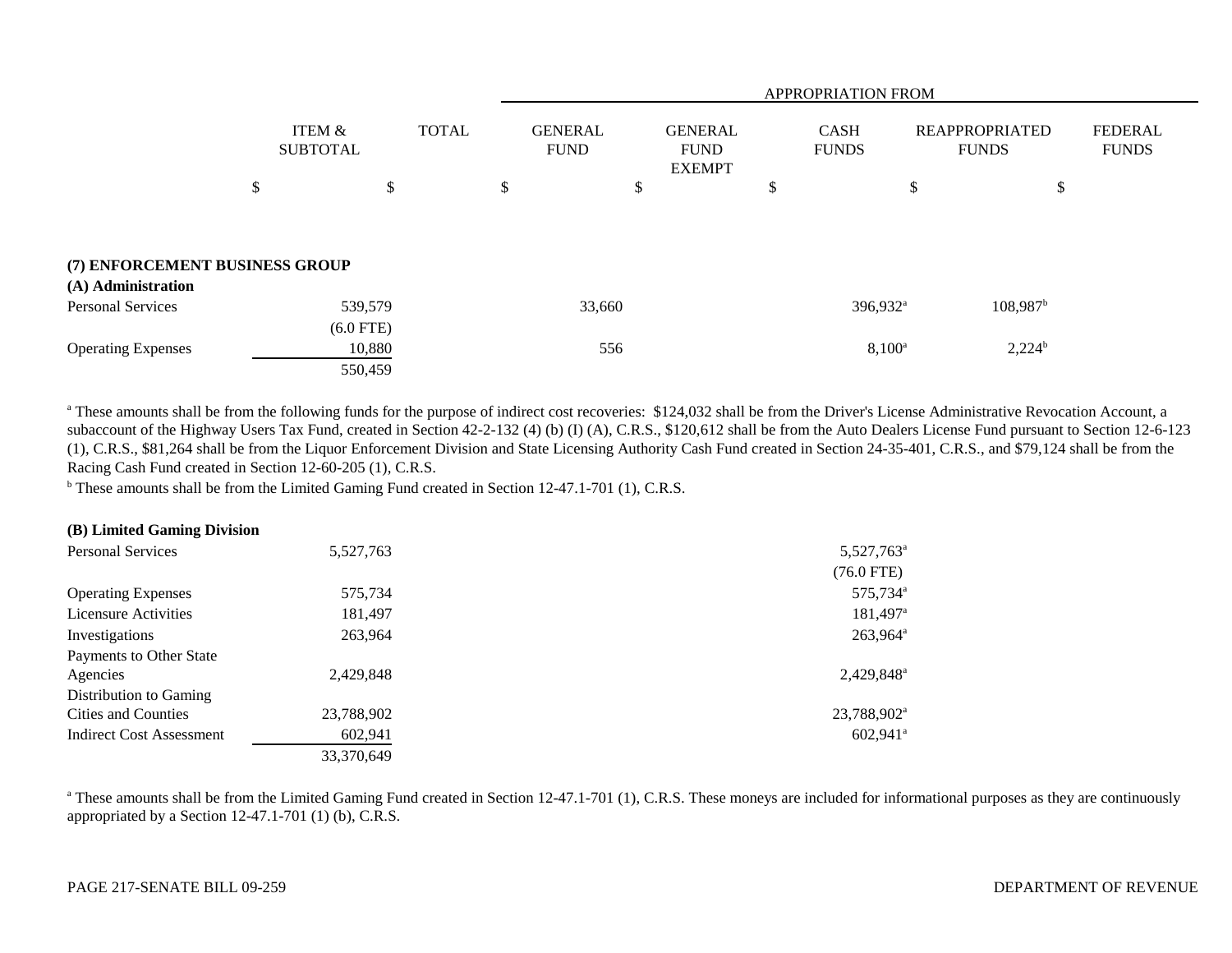|                                 |                           |    |              | <b>APPROPRIATION FROM</b>     |    |                                                |   |                             |    |                                       |                                |
|---------------------------------|---------------------------|----|--------------|-------------------------------|----|------------------------------------------------|---|-----------------------------|----|---------------------------------------|--------------------------------|
|                                 | ITEM &<br><b>SUBTOTAL</b> |    | <b>TOTAL</b> | <b>GENERAL</b><br><b>FUND</b> |    | <b>GENERAL</b><br><b>FUND</b><br><b>EXEMPT</b> |   | <b>CASH</b><br><b>FUNDS</b> |    | <b>REAPPROPRIATED</b><br><b>FUNDS</b> | <b>FEDERAL</b><br><b>FUNDS</b> |
| \$                              |                           | \$ |              | \$                            | \$ |                                                | D |                             | \$ | P                                     |                                |
| (C) Liquor Enforcement Division |                           |    |              |                               |    |                                                |   |                             |    |                                       |                                |
| <b>Personal Services</b>        | 1,655,815                 |    |              |                               |    |                                                |   | $1,655,815$ <sup>a</sup>    |    |                                       |                                |
|                                 |                           |    |              |                               |    |                                                |   | $(21.0$ FTE)                |    |                                       |                                |
| <b>Operating Expenses</b>       | 61,296                    |    |              |                               |    |                                                |   | $61,296^{\circ}$            |    |                                       |                                |
|                                 | 1,717,111                 |    |              |                               |    |                                                |   |                             |    |                                       |                                |

<sup>a</sup> These amounts shall be from the Liquor Enforcement Division and State Licensing Authority Cash Fund created in Section 24-35-401, C.R.S.

| (D) Tobacco Enforcement Program |             |         |                        |
|---------------------------------|-------------|---------|------------------------|
| <b>Personal Services</b>        | 504,487     | 145.318 | $359.169$ <sup>a</sup> |
|                                 | $(7.5$ FTE) |         |                        |
| <b>Operating Expenses</b>       | 31,379      | 7.201   | $24,178$ <sup>a</sup>  |
|                                 | 535,866     |         |                        |

<sup>a</sup> Of these amounts, \$350,000 shall be from the Tobacco Education Programs Fund created in Section 24-22-117 (2) (c) (I), C.R.S., which consists of revenues from additional state cigarette and tobacco taxes imposed pursuant to Article X, Section 21 of the State Constitution and thus is not subject to the limitation on state fiscal year spending imposed by Article X, Section 20 of the State Constitution pursuant to Article X, Section 21 (4) of the State Constitution, and \$33,347 shall be from the Reduced Cigarette Ignition Propensity Standards and Firefighter Protection Act Enforcement Fund created in Section 24-33.5-1214 (3) (f), C.R.S.

| (E) Division of Racing Events   |           |                      |
|---------------------------------|-----------|----------------------|
| <b>Personal Services</b>        | 1,467,605 | $1,467,605^{\circ}$  |
|                                 |           | $(18.5$ FTE)         |
| <b>Operating Expenses</b>       | 97,845    | 97,845 <sup>a</sup>  |
| <b>Laboratory Services</b>      | 104,992   | 104,992 <sup>a</sup> |
| <b>Commission Meeting Costs</b> | 1,200     | $1,200^{\rm a}$      |
| <b>Racetrack Applications</b>   | 25,000    | $25,000^{\rm b}$     |
| Purses and Breeders Awards      | 1,106,142 | $1,106,142^{\circ}$  |
|                                 | 2,802,784 |                      |

<sup>a</sup> These amounts shall be from the Racing Cash Fund created in Section 12-60-205 (1), C.R.S.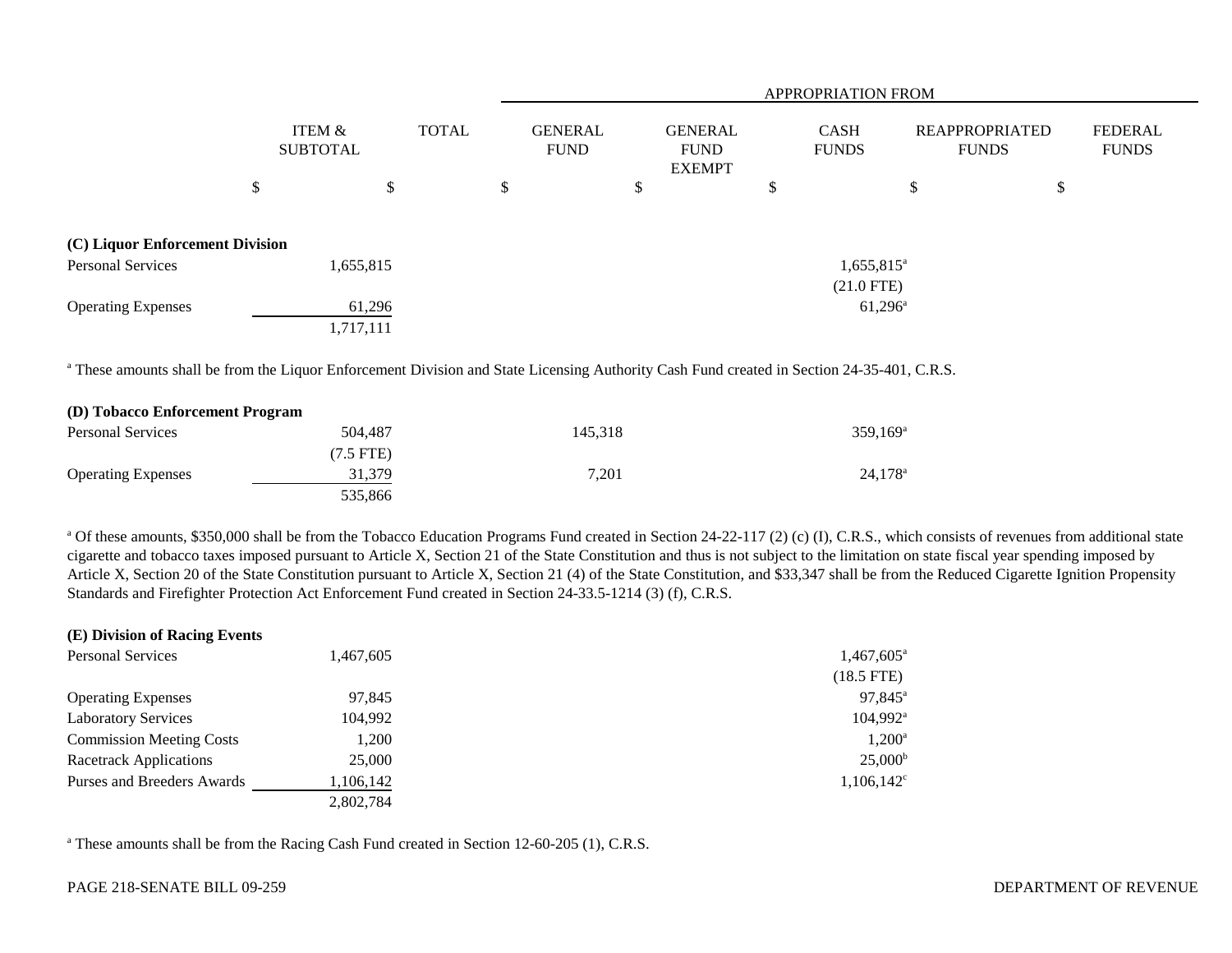|                           |              | APPROPRIATION FROM            |                                                       |  |                                                                  |  |  |  |  |  |  |
|---------------------------|--------------|-------------------------------|-------------------------------------------------------|--|------------------------------------------------------------------|--|--|--|--|--|--|
| ITEM &<br><b>SUBTOTAL</b> | <b>TOTAL</b> | <b>GENERAL</b><br><b>FUND</b> | GENERAL<br><b>CASH</b><br><b>FUNDS</b><br><b>FUND</b> |  | <b>REAPPROPRIATED</b><br>FEDERAL<br><b>FUNDS</b><br><b>FUNDS</b> |  |  |  |  |  |  |
|                           |              |                               | <b>EXEMPT</b>                                         |  |                                                                  |  |  |  |  |  |  |
|                           |              |                               |                                                       |  |                                                                  |  |  |  |  |  |  |

 $<sup>b</sup>$  This amount shall be from application fees pursuant to Section 12-60-506 (1), C.R.S.</sup>

<sup>c</sup> This amount shall be from racing tax revenues deposited into the Horse Breeders' and Owners' Awards and Supplemental Purse Fund created in Section 12-60-704 (1), C.R.S.

| (F) Hearings Division     |           |                     |
|---------------------------|-----------|---------------------|
| <b>Personal Services</b>  | 2,052,302 | $2,052,302^{\rm a}$ |
|                           |           | $(29.0$ FTE)        |
| <b>Operating Expenses</b> | 73,750    | $73,750^{\rm a}$    |
|                           | 2,126,052 |                     |

<sup>a</sup> These amounts shall be from the Driver's License Administrative Revocation Account, a subaccount of the Highway Users Tax Fund, created in Section 42-2-132 (4) (b) (I) (A), C.R.S.

| (G) Motor Vehicle Dealer Licensing Board |           |                        |  |  |  |  |
|------------------------------------------|-----------|------------------------|--|--|--|--|
| <b>Personal Services</b>                 | 1.792.988 | 1,792,988 <sup>a</sup> |  |  |  |  |
|                                          |           | $(28.2$ FTE)           |  |  |  |  |
| <b>Operating Expenses</b>                | 180.793   | $180.793^{\circ}$      |  |  |  |  |
|                                          | 1,973,781 |                        |  |  |  |  |

<sup>a</sup> These amounts shall be from the Auto Dealers License Fund created pursuant to Section 12-6-123 (1), C.R.S.

43,076,702

| <b>(8) STATE LOTTERY DIVISION</b> |           |                        |
|-----------------------------------|-----------|------------------------|
| <b>Personal Services</b>          | 8,924,932 | 8,924,932 <sup>a</sup> |
|                                   |           | $(126.0 \text{ FTE})$  |
| <b>Operating Expenses</b>         | 1,203,156 | $1,203,156^a$          |
| Payments to Other State           |           |                        |
| Agencies                          | 239,410   | $239,410^a$            |
| Travel                            | 113,498   | 113,498 <sup>a</sup>   |